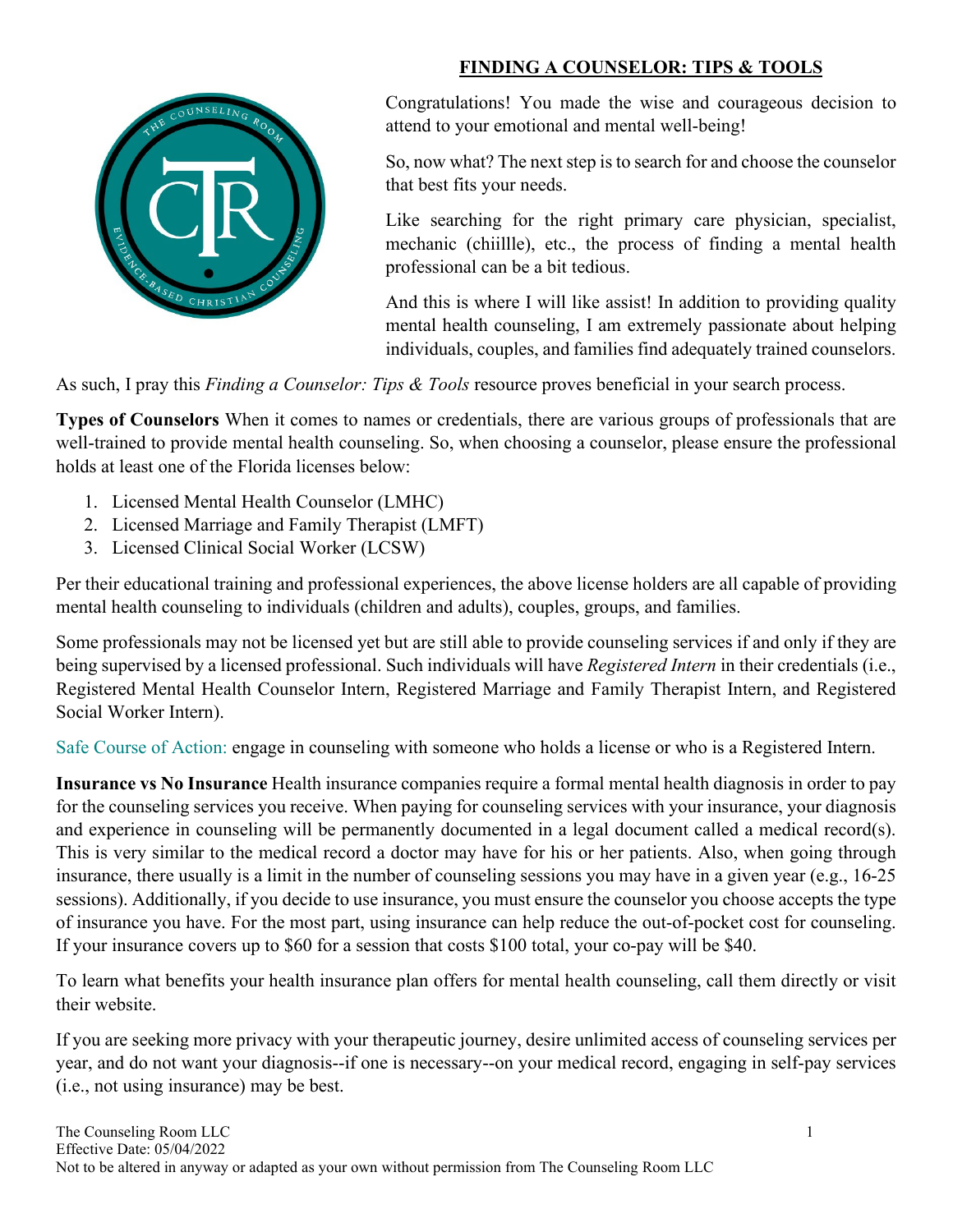For more information on diagnoses and insurance, please visit the Frequent Asked Question (FAQ) page on The Counseling Room website [FAQ | The Counseling Room \(thecounselingroomllc.com\)](https://www.thecounselingroomllc.com/faq)

Alrighty! We covered some basic/foundational information. If you're feeling overwhelmed—and it's okay if you are—take a breather, walk away from the computer screen, stretch, drink a glass of water, grab a healthy bite to eat, and continue below when you're ready  $\bullet$ 

**Counselor Locators** There are various platforms and tools to use to search for a counselor! The list below is not exhaustive, but it captures well-known and reputable locators.

- 1. Psychology Today<https://www.psychologytoday.com/us>
	- in the box marked *Find a Therapist*, type in your zip code in the search bar
	- after you press the search button (magnifying glass icon), you can use the filter option to narrow the search by gender, faith, insurance type etc.
- 2. Open Path Collective <https://oppc.mentalhealthexcellence.org/therapy-within-reach/>
	- type in your zip code or full address in the search bar
	- all services are self-pay
	- to accommodate individuals without insurance or without quality insurance, the cost of services on this platform is less than current market prices
- 3. Therapy for Black Girls <https://providers.therapyforblackgirls.com/>
	- type in your city, zip code, or full address in the search bar
	- you can search by insurance type
	- if your insurance type is not listed, still view the individual profiles of the counselors, and see if their services meet your needs and if their self-pay prices are affordable/feasible
- 4. Therapy for Black Men <https://therapyforblackmen.org/therapists/>
	- type in your state in the search bar
	- you can search by insurance type, gender, etc.
	- if your insurance type is not listed, still view the individual profiles of the counselors, and see if their services meet your needs and if their self-pay prices are affordable/feasible
- 5. LatinX Therapy <https://latinxtherapy.com/>
	- type in your zip code or state in the search bar
	- you can search by insurance type, cultural identities, etc.
	- if your insurance type is not listed, still view the individual profiles of the counselors, and see if their services meet your needs and if their self-pay prices are affordable/feasible
- 6. Clinicians of Color<https://www.cliniciansofcolor.org/>
	- type in your zip code or state in the search bar
	- you can search by insurance type, areas of concern, etc.
	- if your insurance type is not listed, still view the individual profiles of the counselors, and see if their services meet your needs and if their self-pay prices are affordable/feasible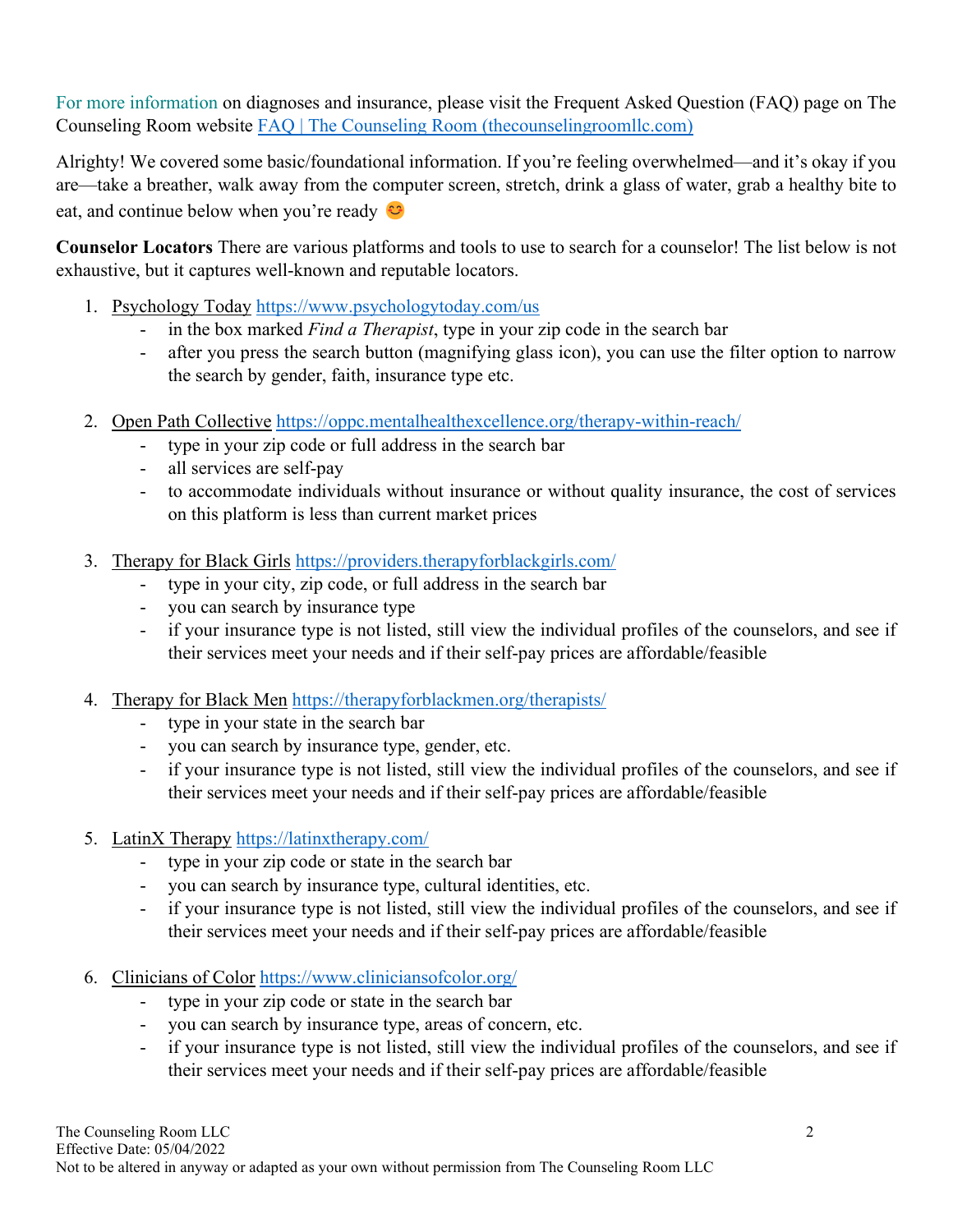- 7. Focus on the Family<https://findacounselor.focusonthefamily.com/>
	- type in your zip code in the search bar
	- all counselors listed on this website provide Christian counseling
	- if your insurance type is not listed, still view the individual profiles of the counselors, and see if their services meet your needs and if their self-pay prices are affordable/feasible
	- there are not a lot of counselors of color on this platform

In addition to the above platforms/locators, Google or Bing searches are great as well!

Using your search engine tool, type the following keywords and see what you discover: *counselors near me*, *counseling centers near me*, *Christian counseling near me*, *male counselors near me*, etc.

For more information, please visit the Resources page on The Counseling Room website [Resources | The](https://www.thecounselingroomllc.com/resources)  [Counseling Room \(thecounselingroomllc.com\)](https://www.thecounselingroomllc.com/resources)

**Private Practices** Below is a short list of reputable private practice counseling services that also offer faith-based and/or Christian counseling. Please visit their websites to learn more information.

- 1. Breakthrough Care and Resource Center<https://www.breakthroughcrc.com/>
- 2. Enrichment Support Services<https://www.essgrowth.com/>
- 3. Therapy Terrace <https://therapyterrace.com/>
- 4. Mending Hearts Counseling <https://mendingheartscenter.com/> \*(services are also provided for women living with infertility)

Please be advised that quality counseling can also exist with well-trained and well-experienced counselors that may not provide Christian mental health counseling. Some of these reputable counselors are listed below:

- 1. Dr. Antionette Edmonds, LMHC, PhD
	- Seeking Solutions of South Florida LLC https://www.seekingsolutionsofsf.com/
- 2. Mrs. Johanny Reyes, LCSW
	- Thriving Counseling Solutions LLC<https://www.thrivingcounselingsolutions.com/>

Pheeeww!! You made it! You narrowed down your options to a handful of counselors. Here are some final tips to help you make a wise decision:

- 1. **Pray** Begin the search process with prayer and pray all throughout. Ask the Lord to guide you to the right counselor.
- 2. **Review Websites** Check out your potential counselor's website. Do you like what you see? Is there something you see that you do not like? Do you have more questions? Whether good or not-so-good, be weary of the initial impressions you get from the website. Always follow-up with tip  $#3$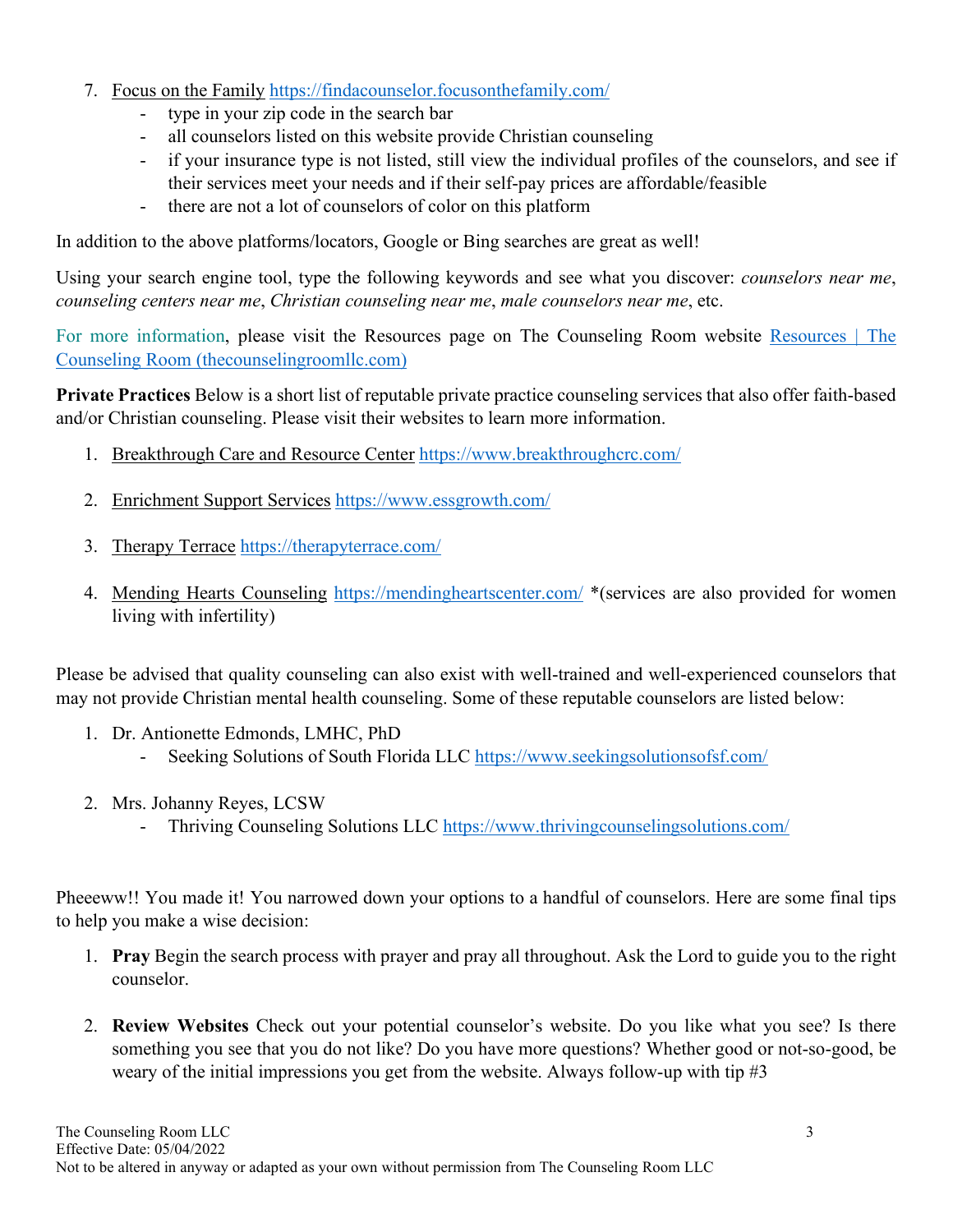- 3. **FREE Consultation Calls** Most counselors offer free consultation calls, which are typically between 10 to 20 minutes. This is your opportunity to ask any questions you may have about the counseling process, the counselor's educational background, the type of counseling he or she provides, etc. all BEFORE making a commitment. If the prices are not listed on the website, ask the counselor directly. When possible, please do not book a session without speaking to the potential counselor first.
- 4. **Pray** After you viewed the websites and had the free consultation calls, continue to pray for wisdom in choosing the right counselor. Do not feel pressured to choose a counselor simply because you spoke to him or her on the phone. A simple response like this one will suffice: *"Thank you for answering all my questions. I am still in the search process, so should I decide to move forward with your services, I will book with you at a later time. Thank you again for taking the time to speak with me."*
- 5. **Book Your Session** After you have done all the above and God has given you the green light to proceed, book your session and embark on a therapeutic journey that will change your life.

**Time to Break-up** This is something that is not spoken about as often, yet it is to necessary mention here. Sometimes, along the therapeutic journey, you may decide that you and the counselor are no longer meshing. He or she was able to walk with you for a portion of the journey, but maybe you feel you need a different counselor to journey with you the remainder of the way. If this happens, it is okay. Again, if this happens, it is okay. Why? Because not all break-ups are bad! Please do not feel you have to remain in any counselor-client relationship. The same way it is wise to leave a relationship that is hindering you from being the person God designed, it is also wise to end a therapeutic relationship in which your needs are no longer being met. As with everything mentioned before, seek God's guidance should you find yourself in a such a situation.

Final Thought: be mindful that it may take some time to find the counselor that suits your needs. Sifting through websites, calling folks, getting price quotes, etc. may take more time than you anticipated. As such, be patient with yourself and be patient with the process. Should you encounter any obstacles, please do not hesitate to contact me at [info@thecounselingroomllc.com](mailto:info@thecounselingroomllc.com) 

*Lord, thank You for the individual, couple, and/or family that have made the courageous decision to seek sound mental health counseling. Remind Your child that he or she is completely and unconditionally loved by You. Their desire and/or need for counseling is not a sign of inferiority. On the contrary, it is a sign of being human. It is a sign of being human in a broken world with sin both internal and external. I pray their therapeutic journey is one that ushers in healing, clarity, peace, and positive transformation from the inside out. Most importantly, I pray their journey ushers them into deeper intimacy with You. While You Lord are the ultimate Counselor, Healer, and Helper, Your Spirit has deposited the gift of mental health counseling among some of Your created ones. I pray the person using this resource encounters one of these Spirit-filled counselors who provides mental health counseling in alignment with Your Word. Have Your way in the counseling space, whether it is in-person or virtual, let Your presence fill the counseling room. In Jesus' mighty and precious name, amen.*